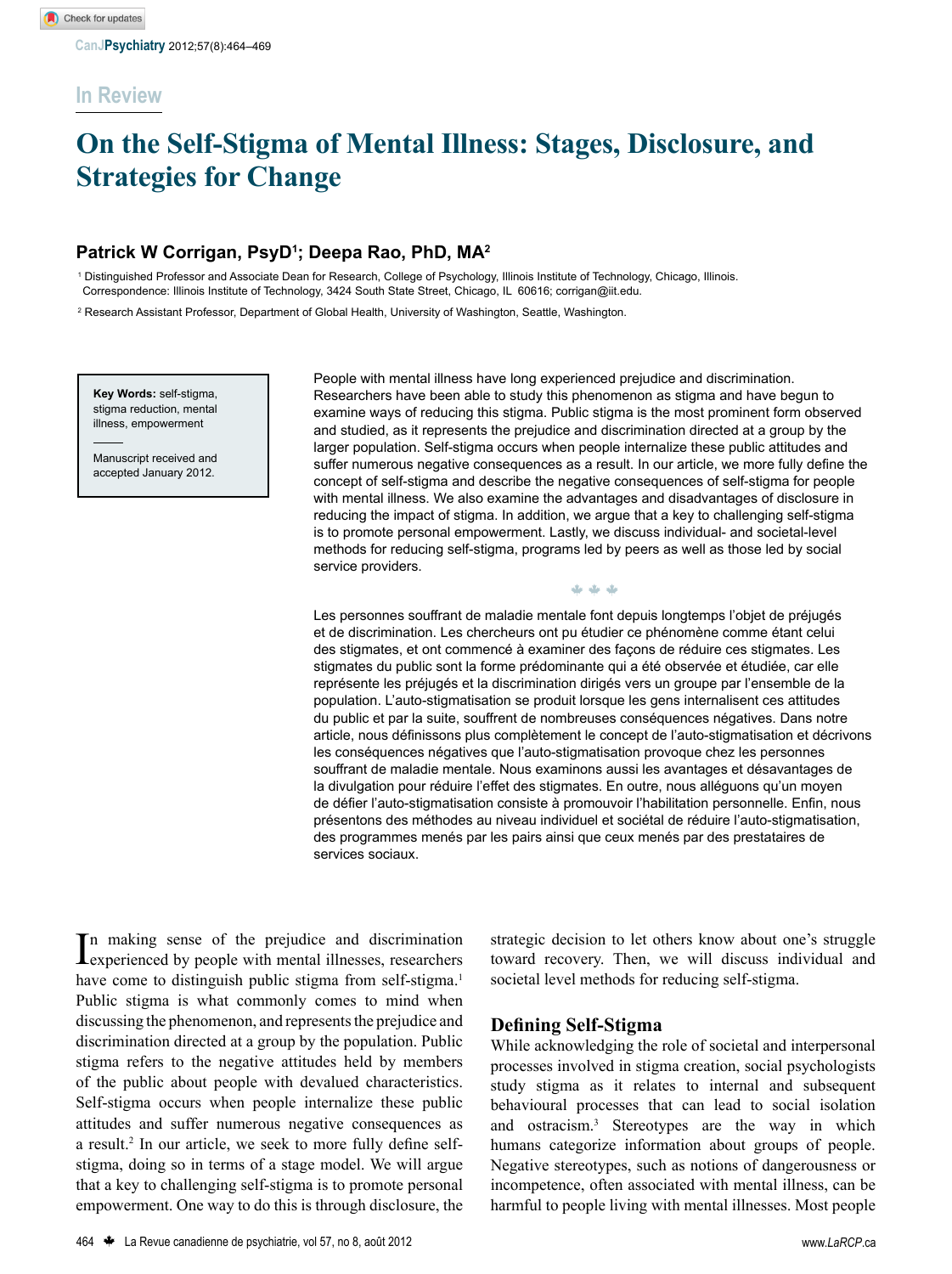people have knowledge of particular stereotypes because they develop from, and are defined by, societal characterizations of people with certain conditions. Although broader society has defined these stereotypes, people may not necessarily agree with them. People who agree with the negative stereotypes develop negative feelings and emotional reactions; this is prejudice. For example, a person who believes that people with schizophrenia are dangerous may ultimately describe feeling fearful of those with serious mental illness (SMI). From this emotional reaction comes discrimination, or the behavioural response to having negative thoughts and feelings about a person in a stigmatized outgroup. A member of the general public may choose to remain distant from a person with mental illness because of their fear (prejudice) and belief (stereotype) that the person with mental illness is dangerous.

People who live with conditions such as schizophrenia are also vulnerable to endorsing stereotypes about themselves, which is self-stigma. It is comprised of endorsement of these stereotypes of the self (for example, "I am dangerous"), prejudice (for example, "I am afraid of myself"), and the resulting self-discrimination (for example, self-imposed isolation). Once a person internalizes negative stereotypes, they may have negative emotional reactions. Low selfesteem and poor self-efficacy are primary examples of these negative emotional reactions.4 Self-discrimination, particularly in the form of self-isolation, has many pernicious effects leading to decreased health care service use, poor health outcomes, and poor quality of life.<sup>5,6</sup> Poor self-efficacy and low self-esteem have also been associated with not taking advantage of opportunities that promote employment and independent living.<sup>7</sup> Link et al<sup>8</sup> called this modified labelling theory; contrasting classic notions of the label (see Gove $9,10$ ), Link et al noted that people who internalize the stigma of mental illness worsen the course of their illness because of the harm of the internalized experience, per se. Self-stigmatization diminishes feelings of self-worth, such that the hope in achieving goals is undermined. Thus the harm of self-stigma manifests itself through an intrapersonal process, and ultimately, through poor health outcomes and quality of life.2,4

### **A Stage Model of Self-Stigma**

Self-stigma has often been equated with perceived stigma; for example, a person's recognition that the public holds prejudice and will discriminate against them because of their mental illness label.7 In particular, perceived devaluation and discrimination is thought to lead to diminished selfesteem and -efficacy. We believe this to actually be the first stage of a progressive model of self-stigma (Figure 1). As such, we see the process of internalizing public stigmas as occurring through a series of stages that successively follow one another.2,4,10,11 In the general model, a person with an undesired condition is aware of public stigma about their condition (Awareness). This person may then agree that these negative public stereotypes are true about the group (Agreement). Subsequently, the person concurs that these

#### **Clinical Implications**

- Self-stigma can significantly impact overall health outcomes.
- Techniques and interventions have been developed to help a person reduce self-stigma.

#### **Limitations**

- Although interventions have been developed to help a person reduce self-stigma, there are limited studies on the validation of these interventions and their adaptations for specific populations.
- Future research needs to continue to evaluate programs that promote empowerment to reduce self-stigma.

stereotypes apply to him- or herself (Application). This may lead to harm and to significant decreases in self-esteem and -efficacy (Harm). Unlike other research on self-stigma,<sup>12,13</sup> the stage model shows that pernicious effects of stigma on the self do not occur until later stages. Not until the person applies the stigma, does harm to self-esteem or -efficacy occur.

One of the challenges of a stage model of self-stigma is sorting out the effects of later stages from those of depression, which is frequently experienced among people with SMI.14 Other staged models of behaviour suggest that any individual stage is most strongly influenced by the immediately preceding one.<sup>15</sup> Thus to fully understand stigma's contribution to poor health outcomes, research must crosswalk specific stages with common antecedents of poor outcomes, such as depressive symptoms. In this way, the effects of internalized stigma on self-esteem can be partialled out from other causes of depression.

#### **The Why Try Effect**

A related consequence of self-stigmatization is what has been called the why try effect, in which self-stigmatization interferes with life goal achievement.<sup>11</sup> Self-stigma functions as a barrier to achieving life goals. However, selfesteem and -efficacy can reduce the harmful results of selfstigma. Diminished self-esteem leads to a sense of being less worthy of opportunities, which undermines efforts at independence, such as obtaining a competitive job.

Why should I seek a job as an accountant? I am not deserving of such an important position. My flaws should not allow me to take this kind of a job from someone who is more commendable.

Alternatively, decrements to self-efficacy can lead to a why try outcome based on a person's belief that he or she is incapable of achieving a life goal.

Why should I attempt to live on my own? I am not able to be independent. I do not have the skills to manage my own home.

Why try is a variant of modified labelling theory, $\delta$  in which the social rejection linked to stigmatization contributes to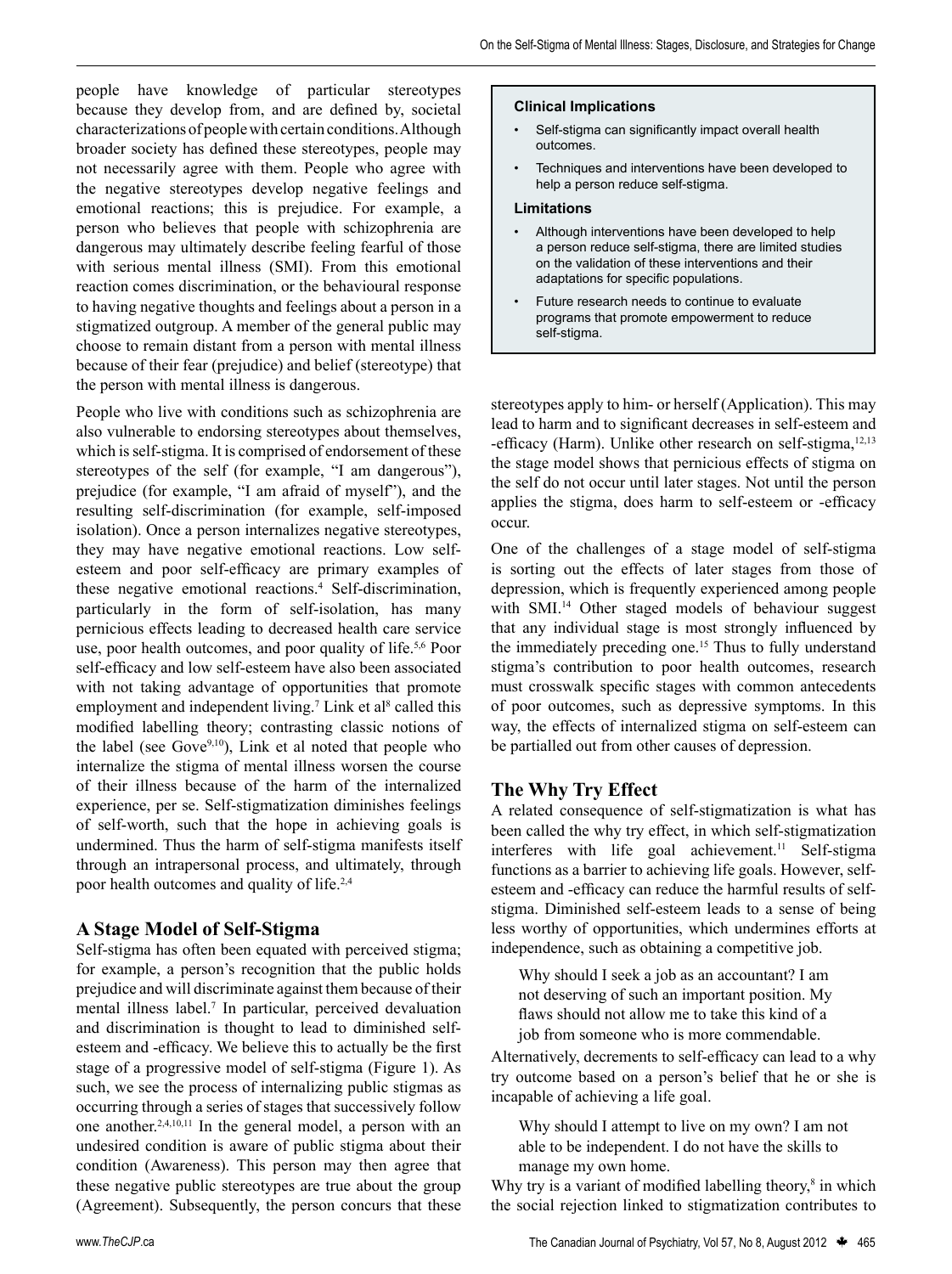

#### **Figure 1 The stage model of self-stigma**

low self-esteem. Modified labelling theory also suggests avoidance as a behavioural consequence of devaluation. When people perceive devaluation, they may avoid situations where public disrespect is anticipated.

#### **Challenging Self-Stigma**

There is a paradox to self-stigma.<sup>16</sup> Some people with mental illness internalize it and suffer the harm to selfesteem, self-efficacy, and lost goals. However, many others seem oblivious to its effects and report no pain. Yet another group is especially interesting: people who seem to report righteous indignation at the injustice of stigma. It is this third group that may suggest an antidote to selfstigma: personal empowerment. Empowering people seems to be an effective way of reducing self-stigmatization, encourage people to believe they can achieve their life goals, and circumvent further negative consequences that result from self-stigmatizations. In a sense, empowerment is the flip side of stigma, involving power, control, activism, righteous indignation, and optimism. Investigations have shown empowerment to be associated with high selfesteem, better quality of life, increased social support, and increased satisfaction with mutual-help programs. $17-19$ Thus empowerment is the broad manner by which we can reduce stigma. In the remainder of our article, we describe the specific mechanisms that are involved with empowering people as ways to decrease self-stigma.

#### **Disclosure: The First Step**

Many people deal with self-stigma by staying in the closet; they are able to shelter their shame by not letting other people know about their mental illness. One way for a person to promote antistigma and counter the shame is to come out, to let other people know about their psychiatric history. Research has interestingly shown that coming out of the closet with mental illness is associated with decreased negative effects of self-stigmatization on quality of life, thereby encouraging people to move toward achieving their life goals.<sup>20</sup> When people are open about their condition, worry and concern over secrecy is reduced; they may soon find peers or family members who will support them, even after knowing their condition, and they may find that their openness promotes a sense of power and control over their lives.<sup>21</sup> Still, being open about one's condition can have negative implications. Openness may bring about discrimination by members of the public, any relapses may be more widely known than preferred, and therefore more stressful, and in some cases, disclosure may be more isolating. For example, in India, documentation of mental illness is grounds for divorce, a situation that some would consider a form of institutionalized stigma.22,23 A person with mental illness in India may feel doubly stressed by the threat of divorce and further public discrimination. Deciding to disclose is ultimately a very personal decision, closely tied to the cultural context, and requires thorough consideration of the potential benefits and consequences.

Coming out is not a black-and-white decision. There are strategies that vary in risk for handling disclosure, which are summarized in Figure 2.24,25 At the most extreme, people may stay in the closet through social avoidance. This means keeping away from situations where people may find out about one's mental illness. Instead, they only associate with other people who have mental illness. It is protective (no one will find out the shame) but obviously also very restrictive. Others may choose not to avoid social situations but instead to keep their experiences a secret. An alternative version of this is selective disclosure. Selective disclosure means there is a group of people with whom private information is disclosed and a group from whom this information is kept secret. While there may be benefits of selective disclosure, such as an increase in supportive peers, there is still a secret that could represent a source of shame. People who choose indiscriminant disclosure abandon the secrecy. They make no active efforts to try to conceal their mental health history and experiences. Hence they opt to disregard any of the negative consequences of people finding out about their mental illness. Broadcasting one's experience means educating people about mental illness. The goal here is to seek out people to share past history and current experiences with mental illness. Broadcasting has additional benefits, compared with indiscriminant disclosure. Namely, it fosters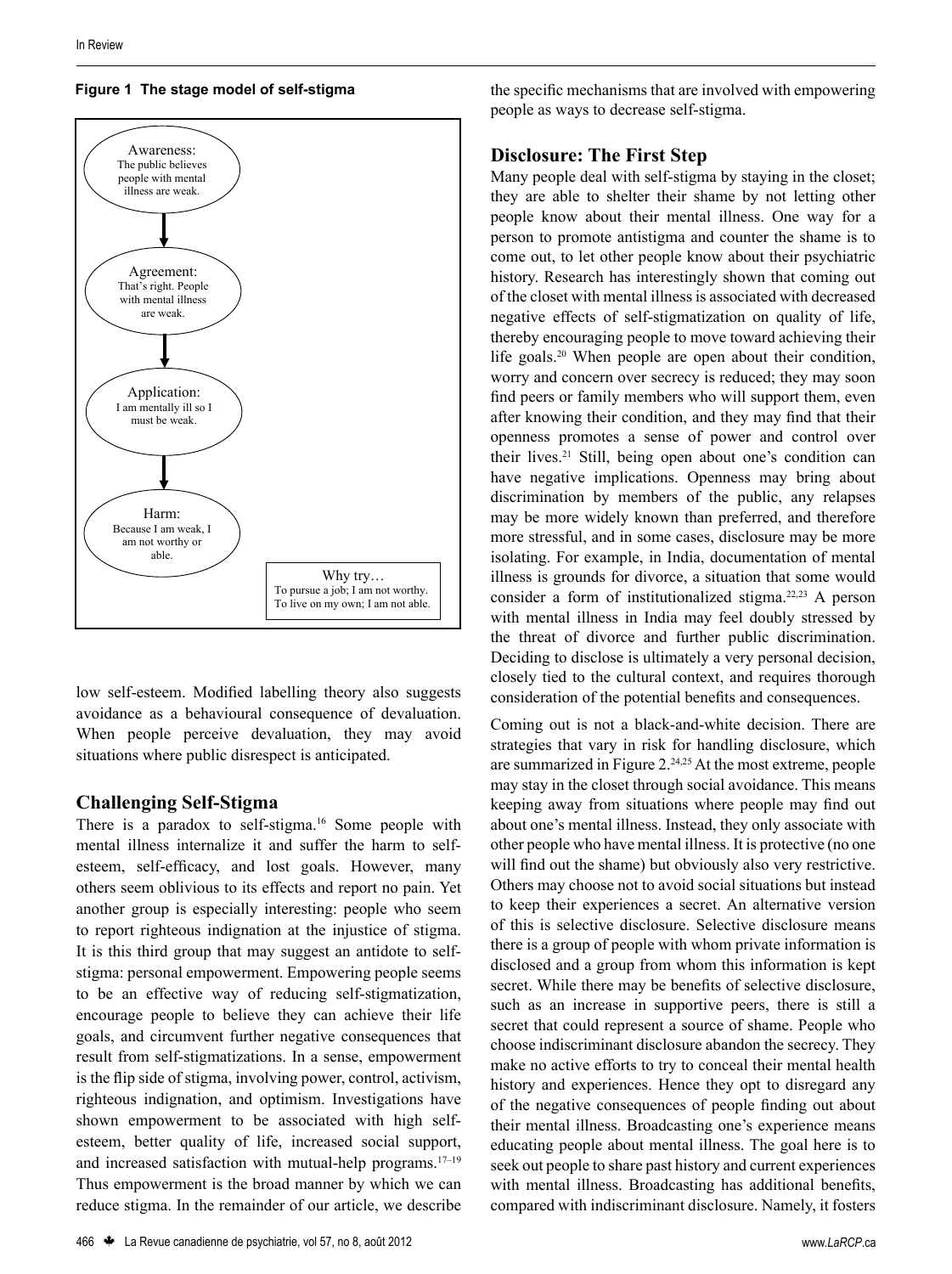their sense of power over the experience of mental illness and stigma.

#### **Methods of Reducing Stigma**

There are other strategies that people living with mental illness can use to cope with the negative consequences of self-stigmatization. A caution needs to be sounded first. In trying to help people learn to overcome self-stigma, advocates need to make sure they do not suggest that the stigmatization is the person's fault, that having self-stigma is some kind of flaw like other psychiatric symptoms that the person needs to correct. Stigma is a social injustice and an error of society. Hence eradicating it is the responsibility, and should be the priority, of that society. In the meantime, people with mental illness may wish to learn ways to live with, or compartmentalize, that stigma. However, curing it lies with the community in which one lives. Hence erasing public stigma may be a broad-based fix of the stigma problem. What we broach here are more narrowly focused efforts to help people who are bothered by internalized stigma.

Manualized approaches to self-stigma reduction for people with mental illnesses are in development. One promising approach is the Ending Self-Stigma intervention,<sup>26</sup> which uses a group approach to reduce self-stigmatization. The intervention meets as a group for 9 sessions, with materials covering education about mental health, cognitivebehavioural strategies to impact the internalization of public stigmas, methods to strengthen family and community ties, and techniques for responding to public discrimination. The cognitive-behavioural strategies rest on insights from cognitive therapy<sup>27</sup> that frame self-stigma as irrational selfstatements (for example, "I must be a stupid person because I get depressed") that the person seeks to challenge (for example, "Most other people do not think depressed people are stupid"). These kinds of challenges lead to counters pithy statements people may use the next time they catch themselves self-stigmatizing.

There I go again. Just because I got depressed last fall does not mean I am stupid and incapable of handling a job. I have struggles just like everyone else.

A pilot study of the intervention showed that internalized stigma was reduced and perceived social support increased after participation in the weekly intervention.26

A good example of a societal-level approach that may also benefit a person is the In Our Own Voice program, developed by the National Alliance on Mental Illness in the United States. This intervention involves a manualized group approach for targeted groups of the general population. Testimonials by people with mental illness are the key to stigma reduction in this program. Participants of the intervention can be, for example, health care professionals, church congregations, and students. Research has shown the program's effectiveness in reducing negative attitudes toward people with mental illness, in its long and short

#### **Figure 2 A hierarchy of disclosure strategies**

Figure 2. A hierarchy of disclosure strategies



versions.11 If programs such as these help to reduce public stigmas around mental illness, possible prejudices that a person with mental illness perceives and internalizes would be reduced, thus indirectly impacting self-stigma. In addition, the people providing testimonials as part of the intervention feel empowered by the activist role they play in advocating for themselves, thereby reducing self-stigma as the program is implemented.

#### **Peer Support**

Consumer-operated programs offer another way for people with SMI to enhance their sense of empowerment.<sup>28</sup> Groups such as these provide a range of services, including support for people who are just coming out, recreation and shared experiences that foster a sense of community within a larger hostile culture, and advocacy and (or) political efforts to further promote group pride.<sup>28</sup> Several forces have converged during the past century to foster consumeroperated services for people with psychiatric disabilities. Some reflect dissatisfaction with mental health services that disempower people by providing services in restrictive settings. Others represent a natural tendency of people to seek support from others with similar problems. Recently, various consumer-operated service programs have developed, including: drop-in centres, housing programs, homeless services, case management, crisis response,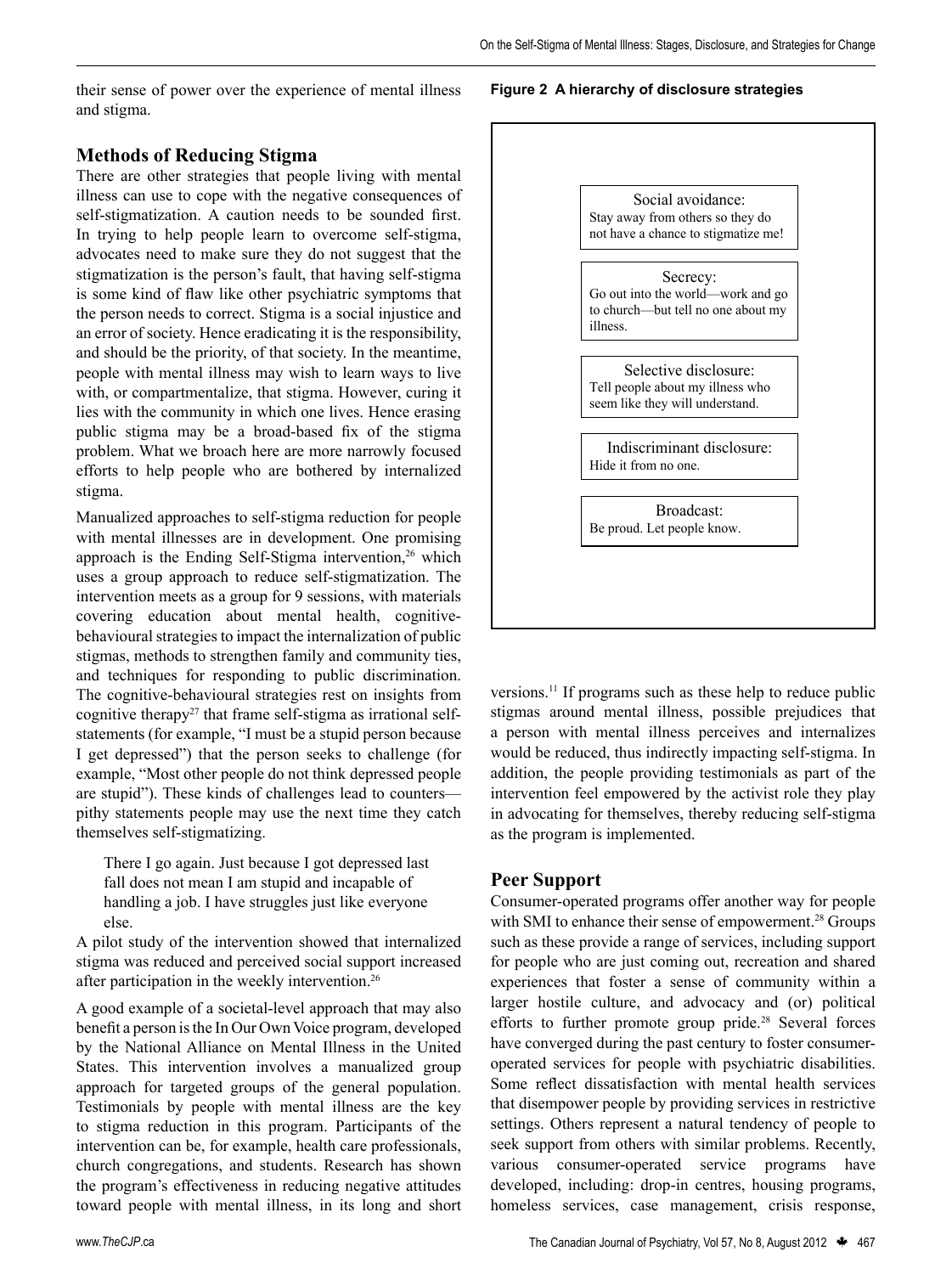benefit acquisition, antistigma services, advocacy, research, technical assistance, and employment programs.28,29 Results of a qualitative evaluation of consumer-operated programs showed that participants in these programs reported improvements in self-reliance and independence; coping skills and knowledge; and feelings of empowerment.<sup>29</sup> Future research needs to isolate the active ingredients of consumer-operated services that lead to positive change.

#### **Conclusions**

Stigma is a societal creation—what social psychologists have come to describe as prejudice and discrimination. Unfortunately, some people with SMI internalize the stigma and suffer significant blows to self-esteem and -efficacy. However, self-stigma is not an inevitable curse. People in a stigmatized group do not necessarily turn that stigma onto themselves. Consider research about racism affecting the African-American community. Classic psychological models believed African Americans to have lower self-esteem than White Americans because the former internalized the biases and prejudices about them that dominated in the culture of the latter.30,31 Research consistently fails to show this, and, in fact, may suggest the obverse; African Americans may have higher selfesteem than White Americans.<sup>32-37</sup> How can this be? African Americans will report they are aware of White Americans prejudice but do not believe it actually applies to themselves. In fact, many African Americans report White Americans ignorance can be a personal rallying cry for their personal sense of empowerment and a wake-up call for their community.

The lesson seems to apply to self-stigma for mental illness, too. Internalizing prejudice and discrimination is not a necessary consequence of stigma. Many people recognize stigma as unjust and, rather than being swept away by it, take it on as a personal goal to change. Many others are unaware or unmotivated by the phenomenon altogether. However, there are people who seem to apply the prejudice to themselves and suffer lessened self-esteem and -efficacy. These people may benefit from structured programs to learn to challenge the irrational statements that plague their self-identity. They may benefit from joining groups of peers who have successfully tackled the stigma. They may benefit from a strategic program to come out about their stigma. Research needs to continue to identify and evaluate programs that promote empowerment at the expense of self-stigma.

#### **Acknowledgements**

This work was supported, in part, by US National Institutes of Mental Health grant 08598–01. Dr Rao is supported by a US National Institutes of Health career development award, K23 MH 084551.

The Canadian Psychiatric Association proudly supports the In Review series by providing an honorarium to the authors.

**References**

Psychological Association; 2005.

2. Corrigan PW, Watson A, Barr L. The self-stigma of mental illness: implications for self-esteem and self-efficacy. J Soc Clin Psychol. 2006;25(9):875–884.

1. Corrigan PW. On the stigma of mental illness: practical strategies for research and social change. Washington (DC): American

- 3. Phelan JC, Link BG, Dovidio JF. Stigma and prejudice: one animal or two? Soc Sci Med. 2008;67(3):358–367.
- 4. Watson AC, Corrigan PW, Larson JE, et al. Self-stigma in people with mental illness. Schizophr Bull. 2007;33(6):1312–1318.
- 5. Sirey JA, Bruce ML, Alexopoulos GS, et al. Stigma as a barrier to recovery: perceived stigma and patient-rated severity of illness as predictors of antidepressant drug adherence. Psychiatr Serv. 2001;52(12):1615–1620.
- 6. Sirey JA, Bruce ML, Alexopoulos GS, et al. Perceived stigma as a predictor of treatment discontinuation in young and older outpatients with depression. Am J Psychiatry. 2001;158(3):479–481.
- 7. Link B. Understanding labeling effects in the area of mental disorders: an assessment of the effects of expectations of rejection. Am Sociol Rev. 1987;52:96–112.
- 8. Link B, Cullen F, Struening E, et al. A modified labeling theory approach to mental disorders: an empirical assessment. Am Sociol Rev. 1989;54(3):400–423.
- 9. Gove WR. Labelling and mental illness: a critique. In: Gove WR, editor. The labeling of deviance: evaluating a perspective. 2nd ed. Beverly Hills (CA): Sage; 1980. p 53–99.
- 10. Gove WR. The current status of the labeling theory of mental illness. In: Gove WR, editor. Deviance and mental illness. Beverly Hills (CA): Sage; 1982.
- 11. Corrigan P, Larson J, Rusch N. Self-stigma and the "why try" effect: impact on life goals and evidence-based practices. World Psychiatry. 2009;8(2):75–81.
- 12. Corrigan PW, Watson AC. The paradox of self-stigma and mental illness. Clin Psychol Sci Pract. 2002;9:35–53.
- 13. Ritsher JB, Otilingam PG, Grajales M. Internalized stigma of mental illness: psychometric properties of a new measure. Psychiatry Res. 2003;121:31–49.
- 14. Ritsher JB, Phelan JC. Internalized stigma predicts erosion of morale among psychiatric outpatients. Psychiatry Res. 2004;129:257–265.
- 15. Butler A, Hokanson J, Flynn H. A comparison of self-esteem lability and low trait self-esteem as vulnerability factors for depression. J Pers Soc Psychol. 1994;66:166–177.
- 16. Perz C, DiClemente C, Carbonari J. Doing the right thing at the right time? The interaction of stages and processes of change in successful smoking cessation. Health Psychol. 1996;15(6):462–468.
- 17. Corrigan PW, Faber D, Rashid F, et al. The construct validity of empowerment among consumers of mental health services. Schizophr Res. 1999;38:77–84.
- 18. Rogers E, Chamberlin J, Ellison M. A consumer-constructed scale to measure empowerment among users of mental health services. Psychiatr Serv. 1997;48:1042–1047.
- 19. Rogers ES, Ralph RO, Salzer MS. Validating the empowerment scale with a multisite sample of consumers of mental health services. Psychiatr Serv. 2010;61:933–936.
- 20. Corrigan P, Morris S, Larson J, et al. Self-stigma and coming out about one's mental illness. J Community Psychol. 2010;38:259–272.
- 21. Corrigan P, Roe D, Tsang H. Challenging the stigma of mental illness. Hoboken (NJ): John Wiley and Sons, Ltd; 2011.
- 22. Thara R, Kamath S, Kumar S. Women with schizophrenia and broken marriages—doubly disadvantaged? Part I: patient perspective. Int J Soc Psychiatry. 2003:49(3):225–232.
- 23. Thara R, Kamath S, Kumar S. Women with schizophrenia and broken marriages—doubly disadvantaged? Part II: family perspective. Int J Soc Psychiatry. 2003;49(3):233–240.
- 24. Corrigan PW, Lundin RK. Don't call me nuts! Coping with the stigma of mental illness. Tinley Park (IL): Recovery Press; 2001.